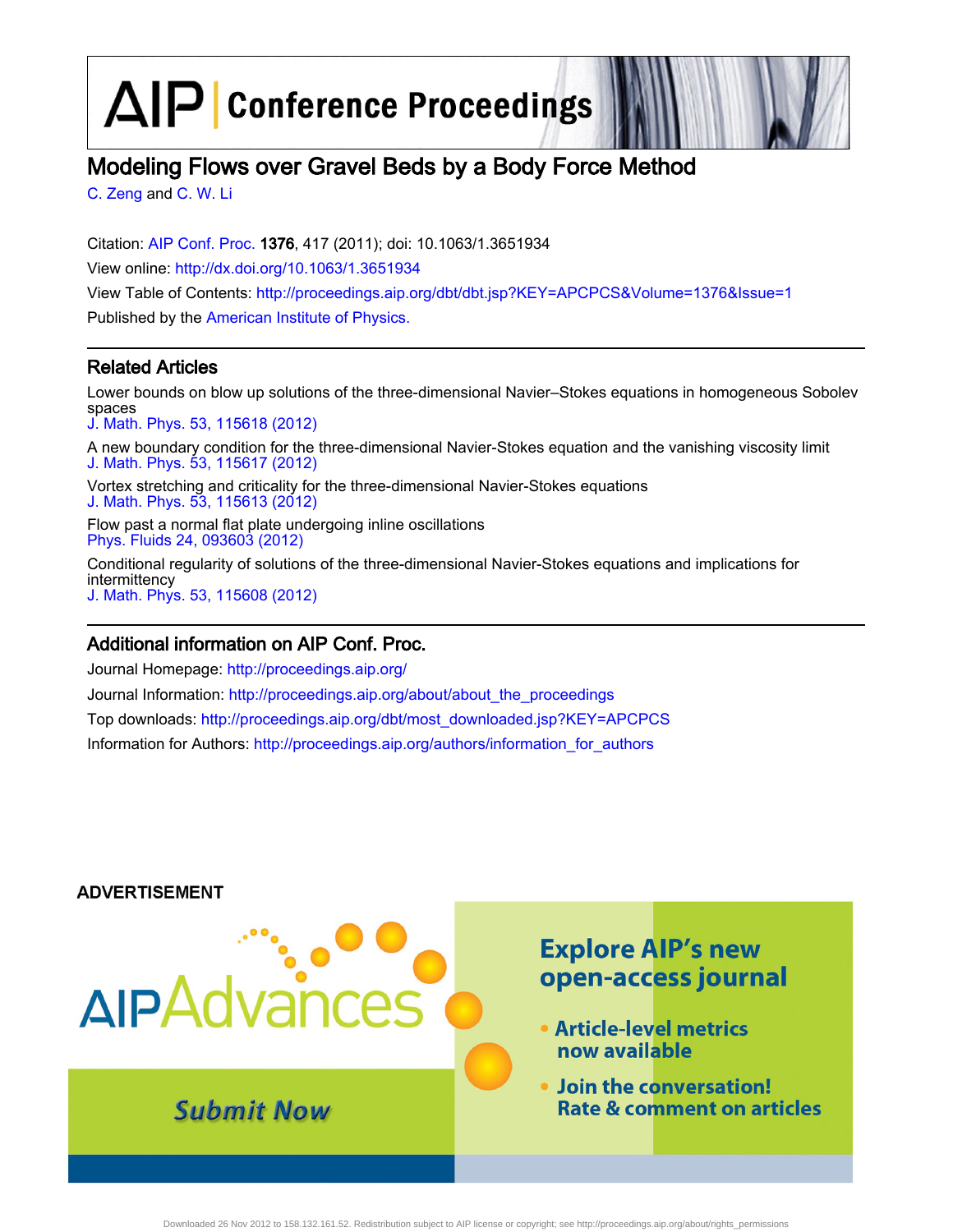# **Modeling Flows over Gravel Beds by a Body Force Method**

C. Zeng, C. W. Li<sup>∗</sup>

*Department of Civil and Structural Engineering, The Hong Kong Polytechnic University, Hong Kong, China*

Email: [cecwli@polyu.edu.hk](mailto:cecwli@polyu.edu.hk)

**Abstract** A Reynolds-averaged Navier-stokes equations (RANS) model using the body force method (BFM) has been developed to simulate open-channel flows over gravel beds. The momentum equation is modified by introducing the form drag as an extra body force term to represent the gravel-bed resistance. By applying the body force within the roughness layer of the flow over small-scale roughness, it is found that the body force coefficient *frk* varies inversely with the roughness length scale *k<sup>s</sup>* . The method is robust, not sensitive to mesh resolution and is easily extended to deal with large scale roughness.

**Key words:** open-channel flows, RANS modeling, turbulent flows, gravel beds, body force method

# **INTRODUCTION**

The roughness elements on gravel-bed open-channel flows vary in size and shape from site to site. Depending on the ratio  $D/d_{50}$ , where *D* is water depth and  $d_{50}$  is diameter of gravels for which 50 percent are finer, the bed surface condition can be subdivided into two categories. One is small-scale roughness for which *D* is much larger than  $d_{50}$  and the other is large-scale roughness for which *D* is of the same order as  $d_{50}$ . For the condition of small-scale roughness, it is conventional to consider the flow as a perturbed boundary layer flow. As shown in Figure 1(a), two different flow regions can be identified in the vertical direction: the inner (or near-wall) region and the outer (or near-watersurface) region. In the inner region, the logarithmic velocity distribution is valid [1]. For the condition of large-scale roughness, if  $d_{50}$  is comparable to *D* (say  $D/d_{50} < 2.0$ ), the flow can be assumed to be a mixing layer flow [2]. The flow velocity profile may be *S*-shaped (Figure 1(b)) with near-surface velocities much larger than near-bed velocities [3]. The criterion differentiating the small-scale and large-scale roughness is not clear-cut, and depends on the shape, concentration and arrangement of the roughness elements.



Figure 1: Velocity distribution over (a) small-scale roughness (b) large-scale roughness

The present paper describes the use of a body force method to represent the roughness effect induced by the complex surface topography of gravel bed in open-channel flows. The study is originated from the similarity between the velocity

417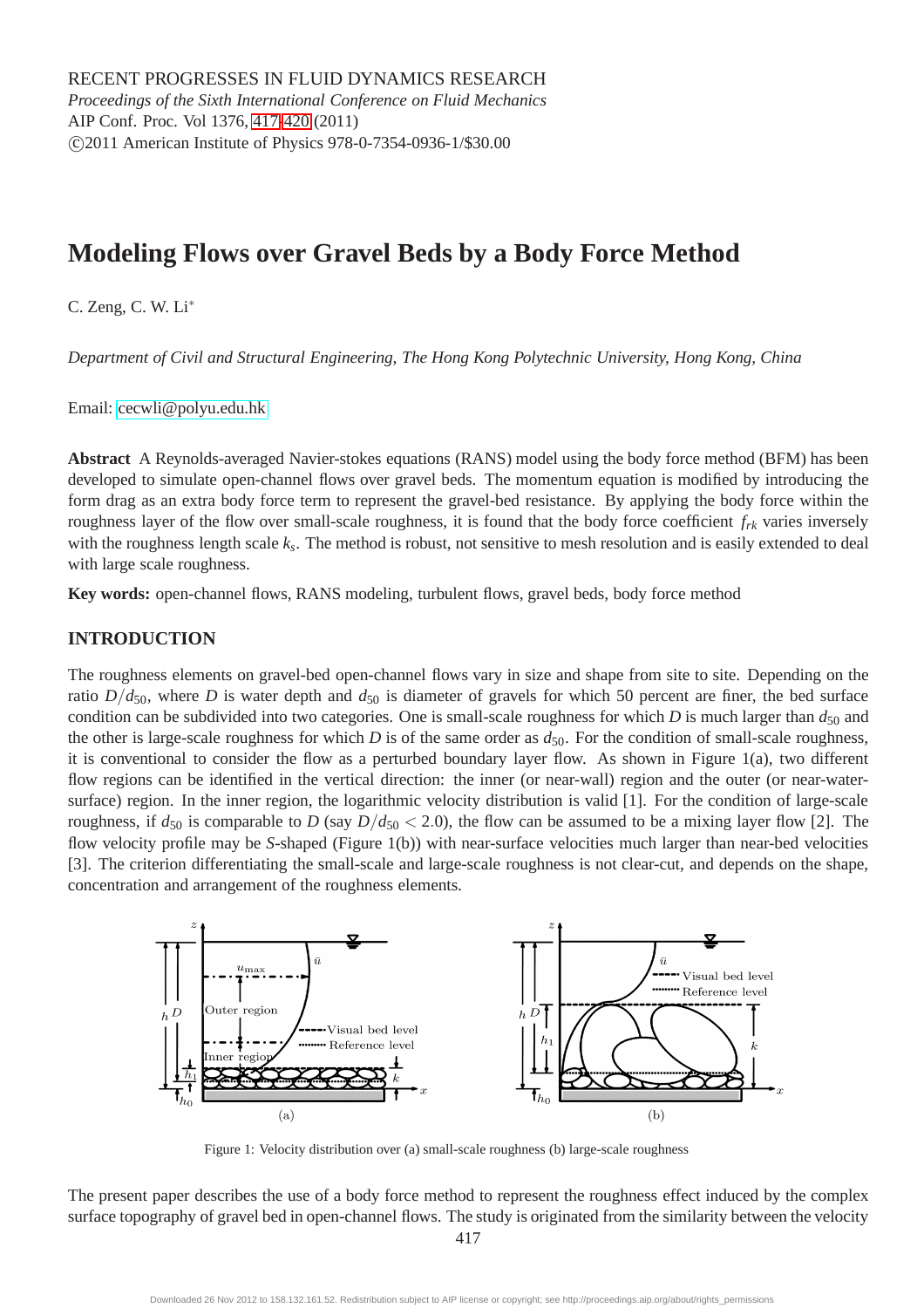profiles over large-scale roughness and those over vegetation. Although the body force method is commonly used to simulate the resisting effect induced by vegetation, its application in gravel-bed open-channel flows has not been widely reported. In the present study, the body force method is implemented to predict the velocity profiles of open-channel flows over small-scale roughness. Its performance will be evaluated by comparing to that of the conventional wall function approach (WFA).

#### **NUMERICAL MODELLING**

The momentum equation for 1D incompressible, uniform open-channel flow is

$$
\frac{\partial \bar{u}}{\partial t} = \frac{\partial}{\partial z} \left[ \left( v_m + v_t \right) \frac{\partial \bar{u}}{\partial z} \right] + g_x - \frac{1}{\rho} F_x \tag{1}
$$

where *x* is streamwise ordinate; *z* is vertical ordinate with datum set at  $h_1$  below the roughness element surface;  $\bar{u}$  is time-averaged streamwise velocity component; *t* is time;  $\rho$  is density;  $v_m$  is molecular viscosity;  $v_t$  is eddy viscosity;  $F_x$  is streamwise resistance force per unit volume induced by roughness elements;  $g_x = gS_0$  is streamwise component of the gravitational acceleration and  $S_0$  is bed slope.

The eddy viscosity  $v_t$  is specified by the Spalart-Allmaras (S-A) turbulence model which involves the solution of a new eddy viscosity variable <sup>ν</sup>. The S-A model is a one-equation model which is simpler than the commonly used *k*-<sup>ε</sup> or *k*-<sup>ω</sup> model and it has been successfully applied in the modeling of open-channel flows through vegetation (e.g. [4]).

The modeling of resistance force induced by a gravel bed is based on the quadratic friction law. The average force per unit volume within the roughness layer can be obtained by

$$
F = \frac{1}{2}\rho C_d b_s N \bar{u}_1{}^2 = \frac{1}{2}\rho f_{rk} \bar{u}_1{}^2
$$
\n(2)

where *N* is number density (number of gravels per unit area, in  $1/m^2$ ),  $b_s$  is effective projected width of the roughness element and  $f_{rk}$  (=  $C_d b_s N$ ) is body force parameter reflecting the effects of shape and size of the gravels,  $\bar{u}_1$  is average velocity within the roughness layer. The thickness of the region in which  $F$  is introduced is set equal to  $h_1$  (Figure 1(a)). Previous experiments by others show that *h*<sup>1</sup> ∼0.2*k<sup>s</sup>* , where *k<sup>s</sup>* is roughness length scale. The velocity profile can be approximated by the following logarithmic law

$$
\frac{\bar{u}}{u^*} = \frac{1}{\kappa} \ln \left( \frac{z}{k_s} \right) + 8.5 \tag{3}
$$

where  $\kappa = 0.41$ . Within the roughness layer of thickness  $0.2k_s$  the above equation indicates that the ratio  $\bar{u}_1/u^*$  will be approximately a constant. A simple force balance analysis shows that

$$
f_{rk}k_s = 5f_{rk}h_1 = 10\left(\frac{u^*}{\bar{u}_1}\right)^2 \sim \text{const.}
$$
\n<sup>(4)</sup>

For natural rivers *k<sup>s</sup>* is generally determined from field measurements and *frk* can then be found.

### **OPEN-CHANNEL FLOWS OVER SMALL-SCALE ROUGHNESS**

The experimental data used herein to test the body force method for small-scale roughness were collected in a rectangular tilting flume under uniform flow condition. Quasi-uniform real gravels were used to roughen the bed. The thickness of the gravel bed was about 35 mm and the median and standard deviation values of the gravel size are given by  $d_{50} = 23 \pm 3.2$  mm. The gravel bed was considered fixed as no motion of the gravels was observed throughout the experiments. A total of 25 flow cases with different bed slopes or flow rates were conducted. More details about the experiments can be found in Zeng and Li [5].

The computational domain extends from the reference level to the water surface (see Figure 1(a)). The reference level is also called the "hypothetical bed" (i.e., the level where the mean velocity is assumed to be zero). The body force term is added within the roughness layer (from reference level to the visual bed level). A rectilinear grid with refinement at the near wall region is used in the simulation. In order to evaluate the sensitivity of this method to mesh resolution,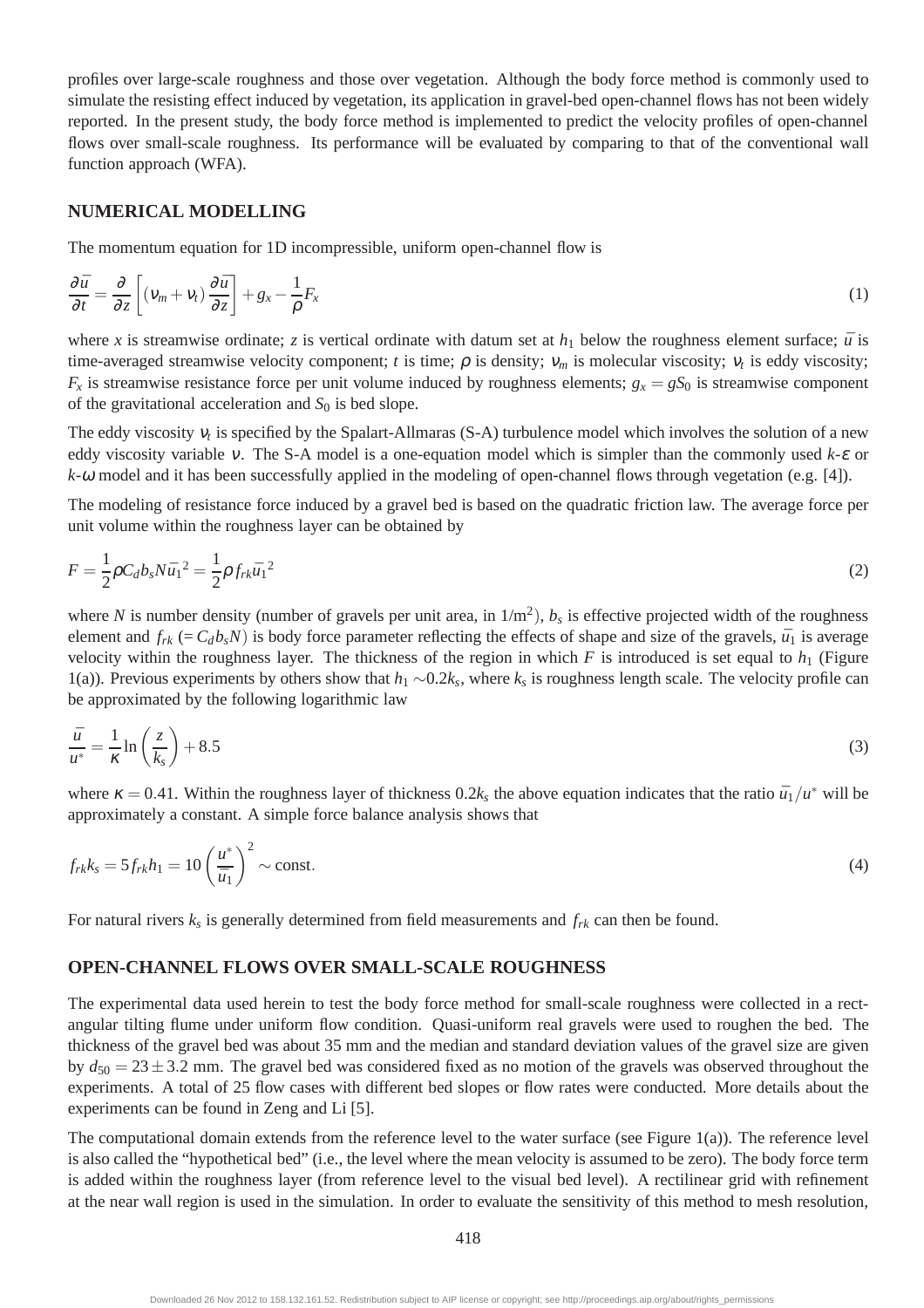a fine mesh with 60 grid cells and a coarse mesh with 30 grid cells were used in the simulation under the same flow condition.

Figure 2(a) and 2(b) shows the comparison between the numerical results and the experimental data for the case with relative submergence  $D/k_s = 16.97$ . It can be found that the calculated velocity profiles from both mesh systems fit the logarithmic law well in the inner region. Only a slight difference occurs for the velocities at the near-water-surface region as shown in Figure 2(b), where the number of grid cells has been significantly reduced. Figure 3 shows the comparison between the calculated velocity profiles using the body force method and the wall function approach with the same mesh. Excellent agreement is obtained between these two methods for both mesh systems. The variation of  $f_{rk}$  against  $k_s$  for the fine mesh is shown in Figure 4 and the equations of the regression lines for the two cases are  $f_{rk} = 0.890 \, 8k_s^{-1.013}$  for fine mesh and  $f_{rk} = 1.005k_s^{-0.953}$  for coarse mesh. The results indicate that  $f_{rk}$  is not sensitive to the change in mesh size and support the claim that  $f_{rk}$ <sup>*k*<sub>*s*</sub> ∼constant. The constant is approximately 0.94.</sup>

The roughness length scale, *k<sup>s</sup>* is an essential parameter in the quantification of the bed roughness effects. It is generally assumed to be directly proportional to a characteristic grain diameter, eg.  $k_s = Cd_{50}$ . From our flume experiments the coefficient *C* is dependent on the bed slope as shown in Figure 5. Once  $k_s$  is estimated,  $f_{rk}$  and  $h_1$  can then be specified. Thus the body force method is feasible and easy to implement.

 $0.20$ 



Figure 2: Measured and calculated velocity profiles (The dash line denotes the reference level)



Figure 4: Variation of  $f_{rk}$  with different roughness length scale  $k_s$  (fine mesh)

#### 0.16  $0.16$ - BFM  $\widehat{\mathbf{g}}^{0.12}$  $\cdot \bullet \cdot \text{WFA}$  $0.12$  $\widehat{E}$  $8.0.08$  $\approx\,0.08$ 0.04  $0.04$  $\overline{0}$  $\mathcal{C}$  $0.2$  $0.4$  $0.6\;\;0.8$  $0.2\, 0.4\, 0.6\, 0.8$  $\Omega$  $\Omega$  $u \text{ (m/s)}$  $u \text{ (m/s)}$ (b) Coarse mesh (a) Fine mesh

 $0.20$ 

Figure 3: Calculated velocity profiles using body force method and wall function approach



Figure 5: Variation of  $k_s/d_{50}$  against  $S_0$ 

# **CONCLUSION**

A RANS model using the body force method has been developed and validated for the simulation of flows over smallscale roughness. The method requires the field determination of only one parameter, *k<sup>s</sup>* , and compares favorably with the wall function approach. The major advantage of the method is that it can be easily extended to deal with large-scale roughness and the general case of a mix of small-scale and large-scale roughness.

#### **Acknowledgements**

This work is supported partially by the Research Grant Council of the Hong Kong Special Administrative Region (5227/08E) and a grant from the Hong Kong Polytechnic University, China.